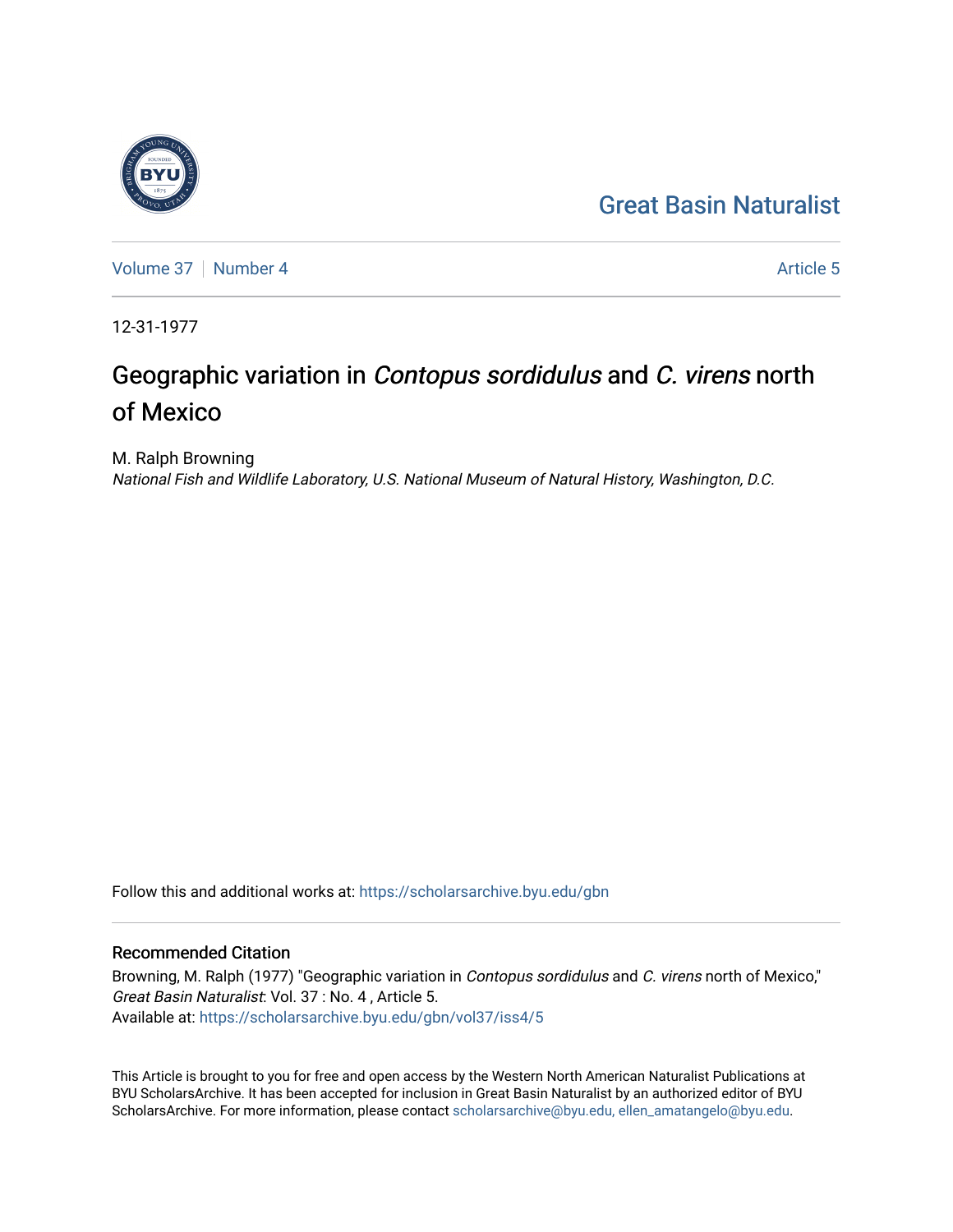#### GEOGRAPHIC VARIATION IN CONTOPUS SORDIDULUS AND C. VIRENS NORTH OF MEXICO

#### M. Ralph Browning'

ABSTRACT.— Geographic variation in plumage color between populations of Contopus sordidulus is minor. The differences in color between the races described by Burleigh (1960) is largely the result of postmortem color changes of museum skins. Variation in wing chord and length of tail between samples does not support recognizing additional races of C. sordidulus. Contopus virens is monotypic. The relationships between sordidulus and virens is unclear.

In a review of Contopus sordidulus (Western Wood Pewee) Burleigh (1960) proposed four nomenclatural subdivisions for the populations of the species north of Mexico. He recognized saturatus Bishop, 1900, and subdivided velici Coues, 1866, into three races, *veliei* and two new races, amplus and siccicola. This subdivision was considered untenable by Mayr and Short (1970), who suggested that the only valid race north of Mexico is veliei. The AOU (1957) Check-list recognized both veliei and saturatus as races of the northern populations of C. sordidulus.

To determine the extent of geographic variation in the northern populations of C. sordidulus I compared Burleigh's type series of amplus and siccicola and other specimens for variation in color and size. Specimens used in this study include those collected in June. Although birds collected at this time and earlier could be migrants, those collect ed later are usually too badly worn to per mit meaningful color comparisons (Phillips and Parkes 1955, Phillips et al. 1966: 169, pers. observ.). All measurements (Table 1) are in millimeters.

#### Nomenclatural history of contropus sordidulus veliei and C. s. saturatus

Coues (1866) indicated that two color types were among his series from the south western United States and that Baird believed these to represent two species. Al though Coues was not so convinced, he nevertheless introduced the name Contopus veliei for the southwestern form and gave a diagnosis to distinguish it from C. richardsonii, as C. sordidulus was then known (see Phillips and Parkes 1955). The name veliei as currently used is the equivalent of  $C$ .  $r$ . richardsonii of older usage. Parenthetically, Burleigh (1960) is incorrect in stating that Phillips and Parkes had overlooked Coues' lectotype of veliei. As pointed out by Phillips and Parkes (1955) and Parkes {in litt., 1976), the only locality in Coues' original description is Colorado, from whence Velie sent the first example. The ex post facto selection of a lectotype has no bearing on the fact that Coues had already stated that the first example came from Colorado. Thus, the specimen from Fort Whipple, Arizona (chosen by Coues at Richmond's prompting), considered by Deignan (1961) as the lectotype of *veliei*, cannot be regarded as a primary type. The type locality of veliei is the mountains of Colorado as stated by Phillips and Parkes (1955). The change in the type locality of veliei has no nomenclatural effects.

Contopus sordidulus veliei was recognized by Phillips and Parkes (1955) and the AOU (1957) Checklist as the race breeding from central eastern Alaska south through south ern Mackenzie, northeastern Alberta, north western and central Saskatchewan, and central Manitoba, the eastern parts of North

National Fish and Wildlife Laboratory, U.S. National Museum of Natural History, Washington, D.C. 20560. [18] N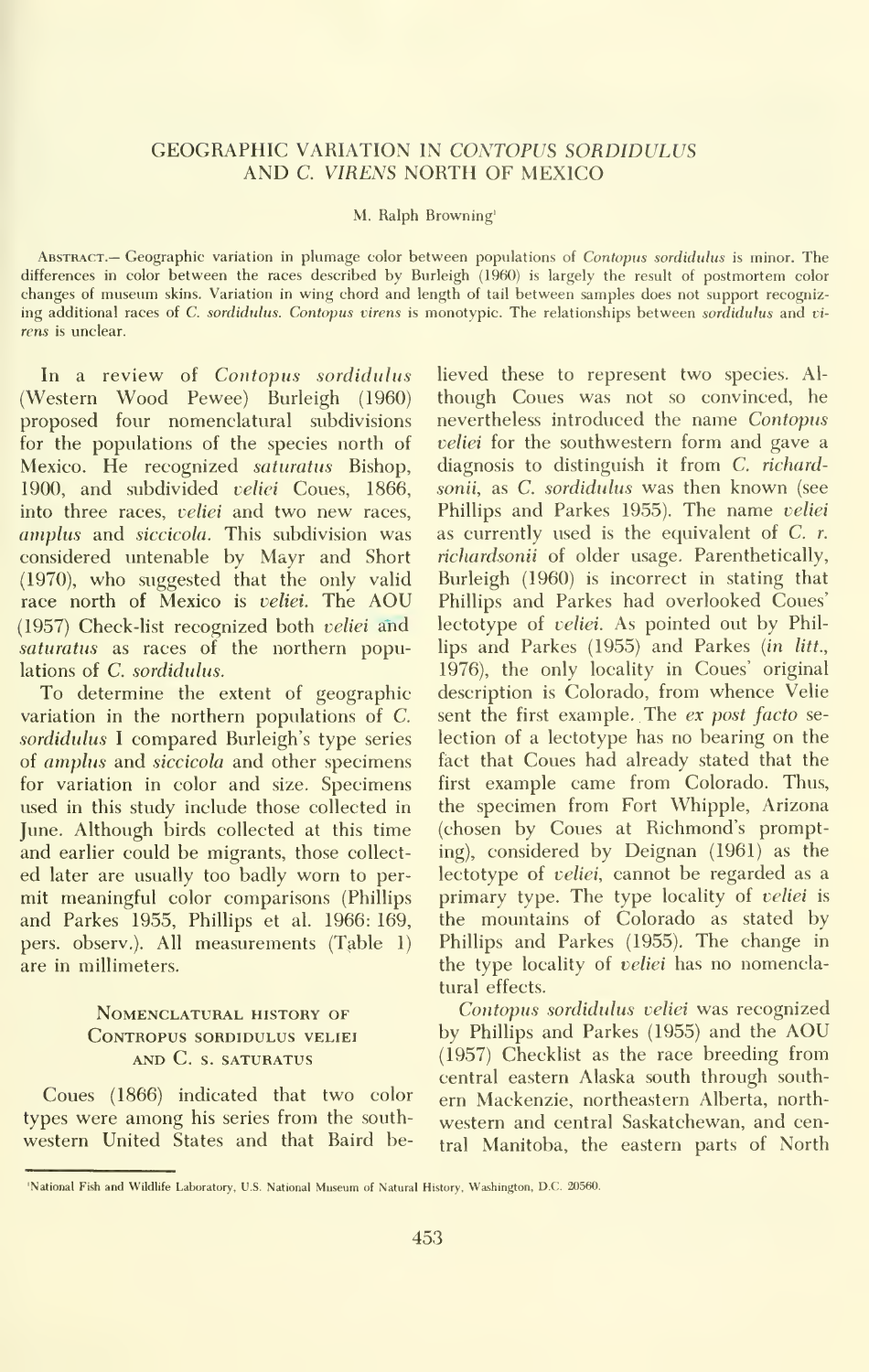and South Dakota to central and western Texas. The AOU Checklist gives the west ern boundry of veliei as from Alaska south through eastern British Columbia to north ern Mexico. This agrees with Webster (1957), who considered placens van Rossem, 1940, type locality in Arizona, a synonym of veliei.

The second northern race, Contopus sor didulus saturatus, was described by Bishop (1900) as darker dorsally than the other forms of the species. Bishop considered sat uratus to be the race breeding from the Yu kon Valley in Alaska south along the coast ranges to British Columbia. Ridgway (1907) did not recognize saturatus because dark birds occurred outside the range ascribed to saturatus, that is, within the breeding range of what is currently known as veliei. Al though recognized by van Rossem (1945), saturatus was not generally accepted as a distinct race until subsequent studies by Aldrich {in Jewett et al. 1953) and Phillips and Parkes (1955). The breeding range of saturatus in the AOU (1957) Checklist is given as southwestern Alaska south through western British Columbia and west from the Cascade Mountains in Washington and Oregon.

#### Variation in Color

Burleigh (1960) subdivided veliei into three races on the basis of size (see below) and color. In so doing he restricted the range of veliei to northern California, Nevada, Utah, and Colorado south through Arizona, New Mexico, western Texas, north ern Baja California, eastern Sonora, and northern Chihuahua. He claimed that the two new races breed north of this region. Contopus s. siccicola was said to breed from southern British Columbia east of the coast ranges, and east of the Cascades in Washington and Oregon to western Montana west of the Rocky Mountains. The second new race, amplus, was said to breed from central Alaska, southern Mackenzie, Sas katchewan, and southern Manitoba south through British Columbia, northeastern and eastern Montana to Wyoming, and in west em North and South Dakota. Contopus s. siccicola was described by Burleigh as the palest of the four northern forms. The up per parts in siccicola were said to be washed with gray, whereas Burleigh consid ered amplus to be browner, and his veliei to be fuscous-olive. The underparts of siccicola were also said to be more gray and the bel-

TABLE 1. Measurements of adult males of Contopus sordidulus and C. virens.

|                                                  | <b>Wing Chord</b> |           |       |      |      | Tail      |       |      |      |
|--------------------------------------------------|-------------------|-----------|-------|------|------|-----------|-------|------|------|
|                                                  | $\mathbf n$       | range     | mean  | S.D. | C.V. | range     | mean  | S.D. | C.V. |
| saturatus                                        | 11                | 83.4-88.1 | 86.11 | 1.53 | 1.78 | 62.4-67.8 | 64.89 | 1.71 | 2.64 |
| California <sup>1</sup>                          | 20                | 82.4-89.6 | 85.63 | 1.87 | 2.18 | 61.6-69.7 | 64.77 | 2.18 | 3.37 |
| siccicola                                        | 12                | 83.3-89.0 | 86.97 | 1.65 | 1.90 | 64.6-69.7 | 66.28 | 1.58 | 2.38 |
| Nevada                                           | 8                 | 85.0-88.7 | 86.60 | 1.51 | 1.74 | 65.0-70.0 | 66.70 | 1.59 | 2.38 |
| Arizona                                          | 18                | 85.2-88.8 | 86.82 | 1.21 | 1.39 | 63.4-68.9 | 65.92 | 1.52 | 2.31 |
| amplus <sup>2</sup><br>northwestern              | 14                | 83.6-90.6 | 87.69 | 2.22 | 2.53 | 62.6-71.1 | 67.09 | 2.82 | 4.20 |
| $C.$ $\tau$ <i>irens</i> <sup>3</sup><br>eastern | 15                | 82.0-88.3 | 85.17 | 2.28 | 2.68 | 63.5-71.8 | 68.20 | 2.39 | 3.50 |
| $C.$ virens <sup><math>4</math></sup>            | 14                | 82.0-88.5 | 84.59 | 1.76 | 2.08 | 63.9-70.6 | 66.95 | 2.16 | 3.23 |

'Specimens from south of latitude 40 degrees

'Montana and Wyoming

'North and South Dakota, Minnesota, Wisconsin

'East of Appalachian Mountains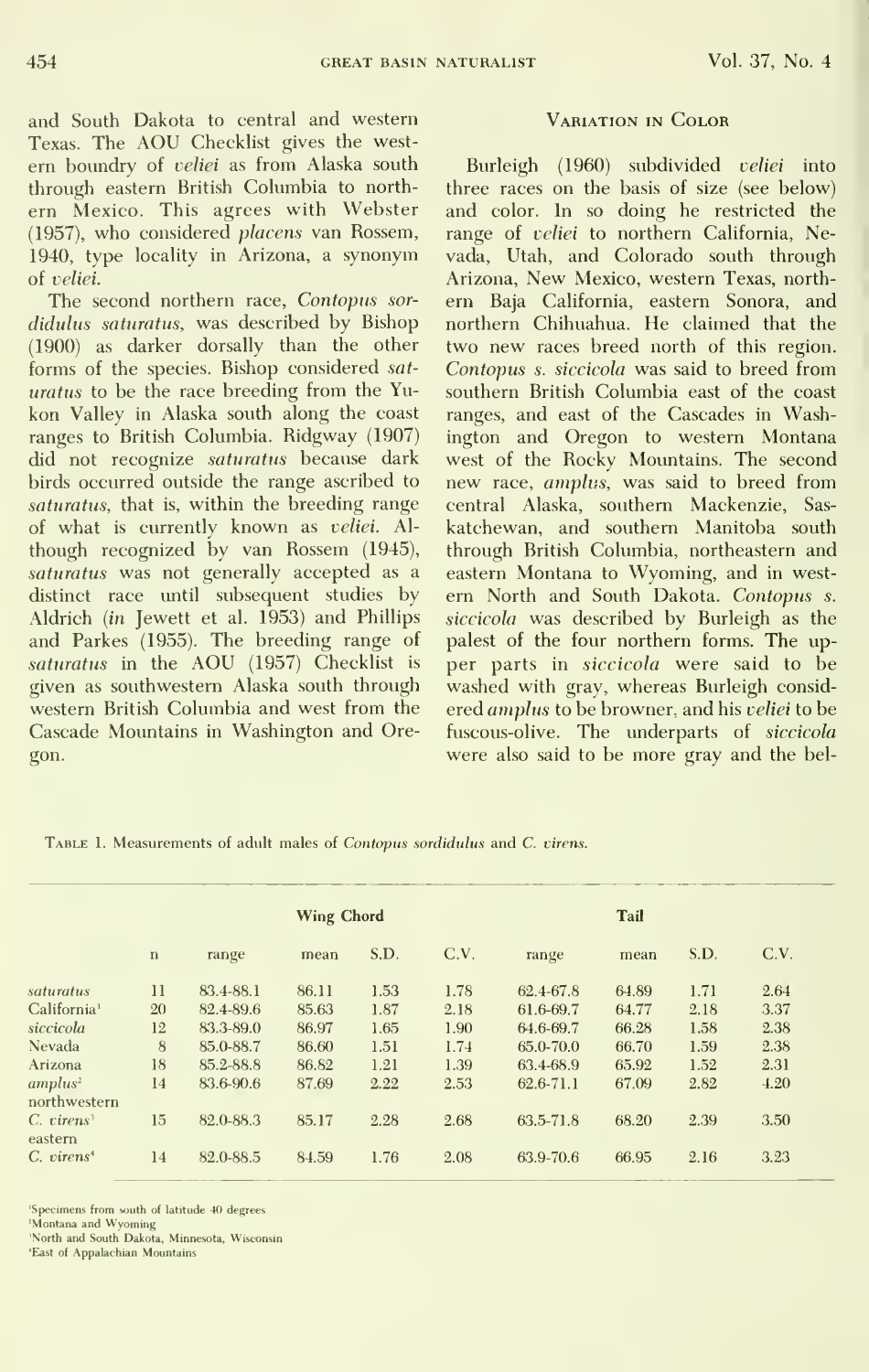ly more white (less yellow) than in veliei and amplus. Burleigh described amplus as differing from both siccicola and veliei by being darker and "distinctly" more brown and less olivaceous dorsally, and differing from his veliei by being paler and less yel low ventrally.

Burleigh probably believed siccicola to be paler and grayer than the other forms of C sordidulus for the reasons mentioned in Mayr and Short (1970)—the museum ages of the type series of amplus and siccicola and the comparative series of his veliei are not similar (cf. Burleigh 1960: 143-146). The two dark races, amplus and veliei, were collected, on the average, 25 years earlier than birds assigned by Burleigh to the paler series of siccicola. The most recently col lected specimens in Burleigh's series were collected in the 1950s with only 7 percent of these specimens assigned to veliei and 11 percent assigned to *amplus*, whereas 44 percent of the specimens assigned to siccicola were collected after 1950. As would be ex pected, because of the nature of post mortem color changes, the darker and browner specimens were collected much earlier than the cleaner and paler speci mens.

Comparison of the type series of *amplus* with similarly old specimens of veliei used by Burleigh does not reveal sufficient differ ences in coloration to justify subspecific separation. Comparison of the more recently collected specimens making up the type series of siccicola with the series of amplus and veliei used by Burleigh reveals amplus to be, on the average, slightly paler. Using specimens of C. sordidulus of similar museum age from the ranges of the three named races, however, reveals that the dif ferences in palor between siccicola and veliei and amplus is the result of postmortem color changes. Specimens represent ing the three forms cannot be separated on the basis of dorsal coloration.

<sup>I</sup> found that the underparts of siccicola are not noticeably paler than the other forms of Contopus sordidulus (contra Burleigh 1960). Variation in ventral coloration in  $C$ . sordidulus appears to be clinal from

west to east, with the coastal form, saturatus, being slightly darker and more yellow. The paleness increases gradually eastward toward the Rocky Mountains. Specimens from the northwestern slope of the northern Rocky Mountains, however, are slightly darker. Nonetheless, ventral coloration has not proven to be useful for distinguishing between the northern forms of C. sordidnlns.

In a recent study of the races of migrant C. sordidulus in Utah Behle (1967) considered siccicola and amplus as valid races. Behle followed Burleigh's suggestion that some individuals of southern populations begin nesting while other populations are still en route to more northern localities. This was a reasonable assumption based on his limited sample and is a convenient means of disposing of the considerable amount of in dividual variation in dorsal coloration. For example, <sup>I</sup> found that slightly pale gray birds and darker examples occur in adjacent areas in June. Although some individuals of C. sordidulus may be migrating north as late as June, the lack of consistent geo graphic variation in color among Burleigh's forms of the species argues against recognition of additional races.

The relationships of Contopus sordidulus populations to those of Contopus virens (Eastern Wood Pewee), <sup>a</sup> monotypic species of eastern North America, not mentioned by Burleigh (1960), were also examined. These two species are morphologically similar. Phillips et al. (1966) have pointed out that adult virens are typically olivaceous and that sordidulus is slightly darker and browner in plumage coloration and usually has a darker lower mandible. <sup>I</sup> compared speci mens of sordidulus collected in eastern Montana and Wyoming with <sup>a</sup> series of vi rens from eastern North Dakota and Wisconsin. The two series may be readily sepa rated by the browner upper parts of sordidulus. However, both series are consistently olivaceous above. Specimens of C. sordidulus from west and south of Montana and Wyoming are not as olivaceous as spec imens of C. virens and C. sordidulus from eastern Montana and Wyoming.